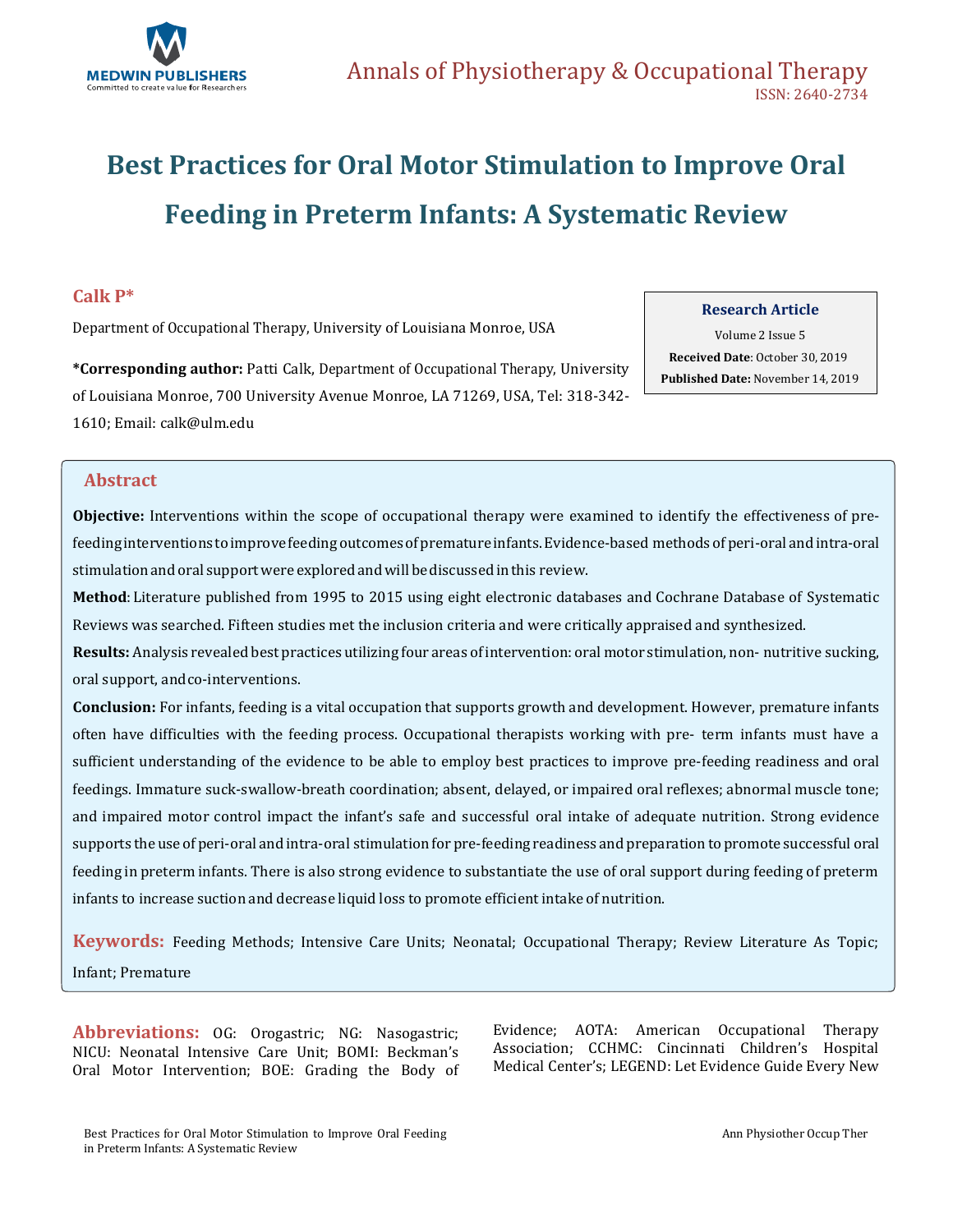Decision; PRISMA: Preferred Reporting Items for Systematic Reviews and Meta-Analyses; NNS: Non-Nutritive Suck.

### **Introduction**

Annually in the United States, approximately 9.57% of all births are preterm with a gestation period ofless than 37 weeks [1]. Pre-term infants are at high risk for oral feeding difficulties when compared with term-born infants. Frequently preterm infants, particularly those born at less than 32 weeks gestation, receive gavage feedings via orogastric (OG) or nasogastric (NG) tube as the suckswallow reflex is typically not coordinated enough for oral feeding [2]. The ability to coordinate suck, swallow, and breathing processes leads to safe and successful oral feeding [3-6]. If complicated by immature or absent oral reflexes, abnormal muscle tone and/or impaired oral motor control, oral intake of nutrition is furthercompromised.

Following best practices, feeding in the neonatal intensive care unit (NICU) more commonly follows an infant driven approach based on feeding readiness. Characteristics of feeding readiness include (1) physiologic stability of heart and respiratory rates, oxygen saturations, skin color, and temperature; (2) neurobehavioral state of being awake and alert, demonstrating flexion postures, and visual regard to caregiver and/or feeding source; and (3) feeding readiness/hunger cues such as fussiness prior to feeding, spontaneous rooting and sucking [7,8]. Methods commonly used to facilitate feeding readiness include oral stimulation techniques based primarily on Beckman's Oral Motor Intervention (BOMI), non-nutritive suck (NNS), and oral support. BOMI is a 15-minute stretch and stimulation of peri-oral (cheeks, lips, jaw) and intra-oral (inside of cheeks, gums, tongue) structures and concluding with NNS[9]. NNS is stimulated with a gloved finger, pacifier, or nipple without the introduction of food. Oral support is the provision of external assistance to cheeks, chin, and/or lips[4,9].

The goal of oral feeding therapies in the NICU are to help infants attain full oral feedings, where all nutrition is taken by mouth. An infant's ability to achieve full oral feedings is a key criterion for hospital discharge [10]. Hence, feeding training for pre-term infants begins in the Neonatal Intensive Care Unit (NICU) [11]. Therefore, strategies to improve infants' oral motor skills are necessary. The purpose of this review is to synthesize the literature and offer evidence-based recommendations of methodsto facilitateoral motor skills to influence successful oral feeding.

### **Methods**

### **Research Question**

In healthy pre-term infants with oral feeding difficulties, do non-nutritive oral motor stimulation and oral support methods improve infants' oral feeding skills as demonstrated by time to full oral feedings, volume intake, weight gain, and/or length of hospital stay?

#### **Search Methods**

The author conducted a systematic search of the literature published from 1995 to 2015. The search included studies on pre-term infants born atleast 28 weeks gestational age (GA) with no contraindications for oral stimulation or oral feeding. The databases searched included CINAHL Complete, CINAHL Plus with Full Text, E-Journals, Health Source: Nursing/Academic Edition, MEDLINE, OVID, and PubMed Clinical Queries. Search terms included oral motor OR oral stimulation, AND preterm infants OR prematurity, AND feeding. The focus was on articles reporting the effectiveness of peri-oral and intraoral stimulation, NNS, and/or oral support on the outcomes of volume of oral intake, feeding efficiency/proficiency, weight gain, and length of hospital stay. Articles were excluded if they included infants with conditions in which oral stimulation or oral feeding are contraindicated or infants who were not medically stable to tolerate oral stimulation or oral feeding. After literature search results were collected and exact duplicates were removed, the abstracts of the remaining articles were reviewed by the author. Figure 1 depicts the flow of abstracts and articles through the process. One of the articles by Lessen [12] was retained although it included pre- term infants younger than 28 weeks GA since the information was relevant and also included infants through 29 weeks GA. Articles are summarized in Table 1.

Studies included in this review provide Level I and III evidence. Level IV and V evidence was excluded. The American Occupational Therapy Association [13] recognizes the following levels of evidence adapted from [14].

Level I - Systematic reviews, meta-analyses, randomized controlledtrials

Level II - Two groups, nonrandomized studies (e.g., cohort, case-control)

Calk P. Best Practices for Oral Motor Stimulation to Improve Oral Feeding in Preterm Infants: A Systematic Review. Ann Physiother Occup Ther 2019, 2(5): 000143.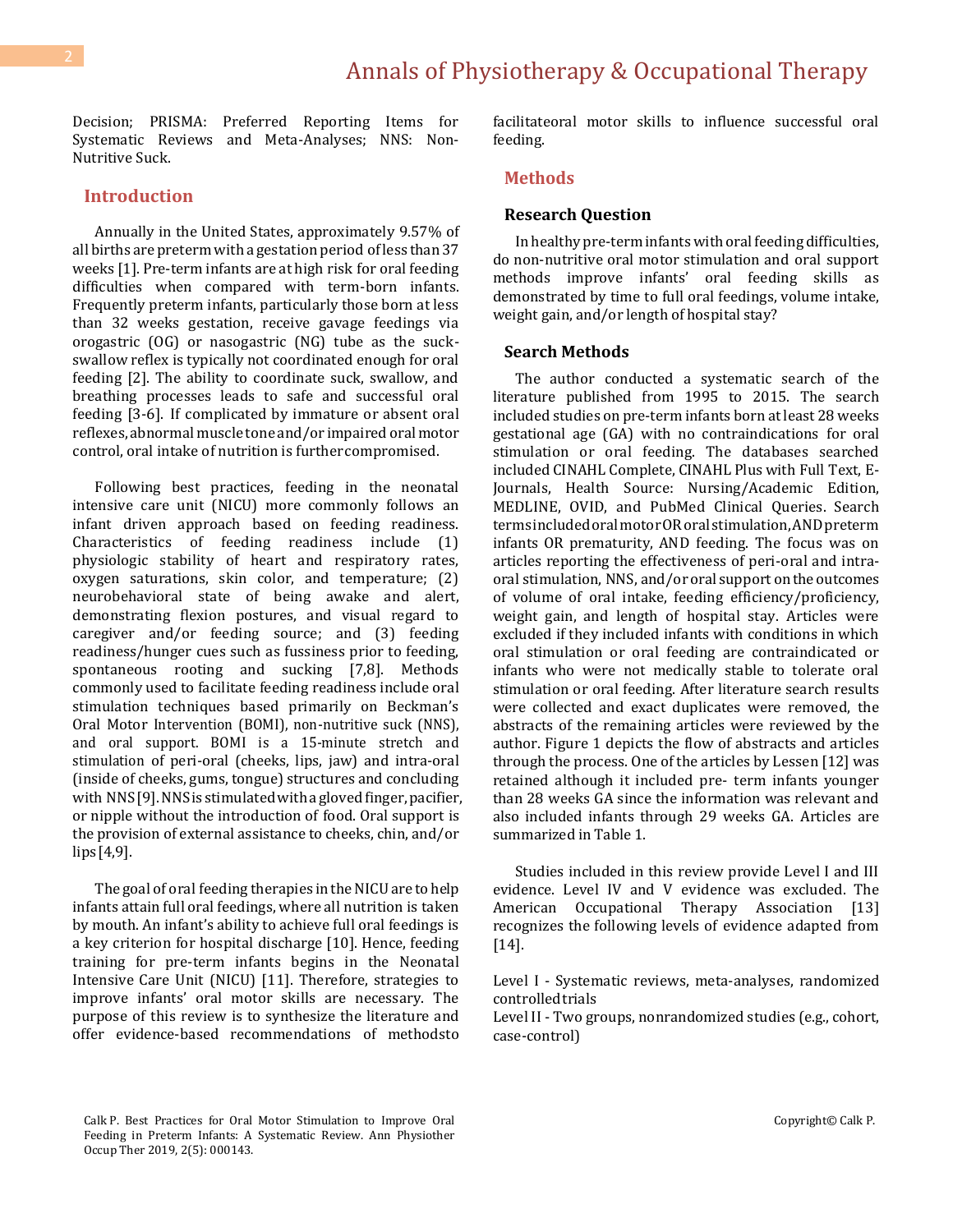Level III - One group, nonrandomized (e.g., before and after, pretest and posttest)

Level IV - Descriptive studies that include analysis of outcomes (single-subject design, case series)

Level V - Case reports and expert opinion that include narrative literature reviews and consensus statements

#### **Quality Review**

Cincinnati Children's Hospital Medical Center's (CCHMC) evidence evaluation tools & resources were used with permission [15]. CCHMC utilizes Let Evidence Guide Every New Decision system to guide the evaluation of evidence, develop best evidence statements and evidence-based care guidelines, and guide decision-making to "achieve the best, safest care for children" [16]. The author used the CCHMC's LEGEND appraisal forms to appraise each of the articles. For the purpose of this review, the Intervention Systematic Review / Meta-Analysis, Intervention Randomized Controlled Trial or Controlled Clinical Trial, and Intervention Cohort Study forms were used [17]. LEGEND resources were also used to grade the body of evidence and judge the strength of each recommendation.

According to LEGEND's Grading the Body of Evidence (BOE) system, a high BOE indicates that there is a sufficient number of high quality studies with consistent results on the topic; a moderate BOE indicates that the studies included a single well-done trial, multiple lesser quality trials, or multiple large, high-quality observational studies on the topic; a low BOE indicates that studies included were of lesser quality or with some uncertainty on the topic; a very low BOE indicates that the studies included were of insufficient quality including descriptive studies, case series, general reviews, insufficient design or execution, there were too few studies, and/or inconsistent results; and grade not assignable indicates local consensus only [18]. LEGEND's dimensions for "judging the strength of a recommendation" include the components of safety/harm, benefits, burden to adhere to recommendations, cost-effectiveness, directness of the evidence, impact on quality oflife, morbidity, and mortality, and grade of the BOE resulting in strengths of high, moderate, weak, or norecommendation [19].

### **Results**

Fifteen articles were reviewed for the final synthesis. The articles provide Level I evidence, with the exception of one Level III article. Findings were organized into four areas of intervention: oral motor stimulation, nonnutritive sucking, oral support, and co-interventions. Supplemental provide information on risk of bias of articles.

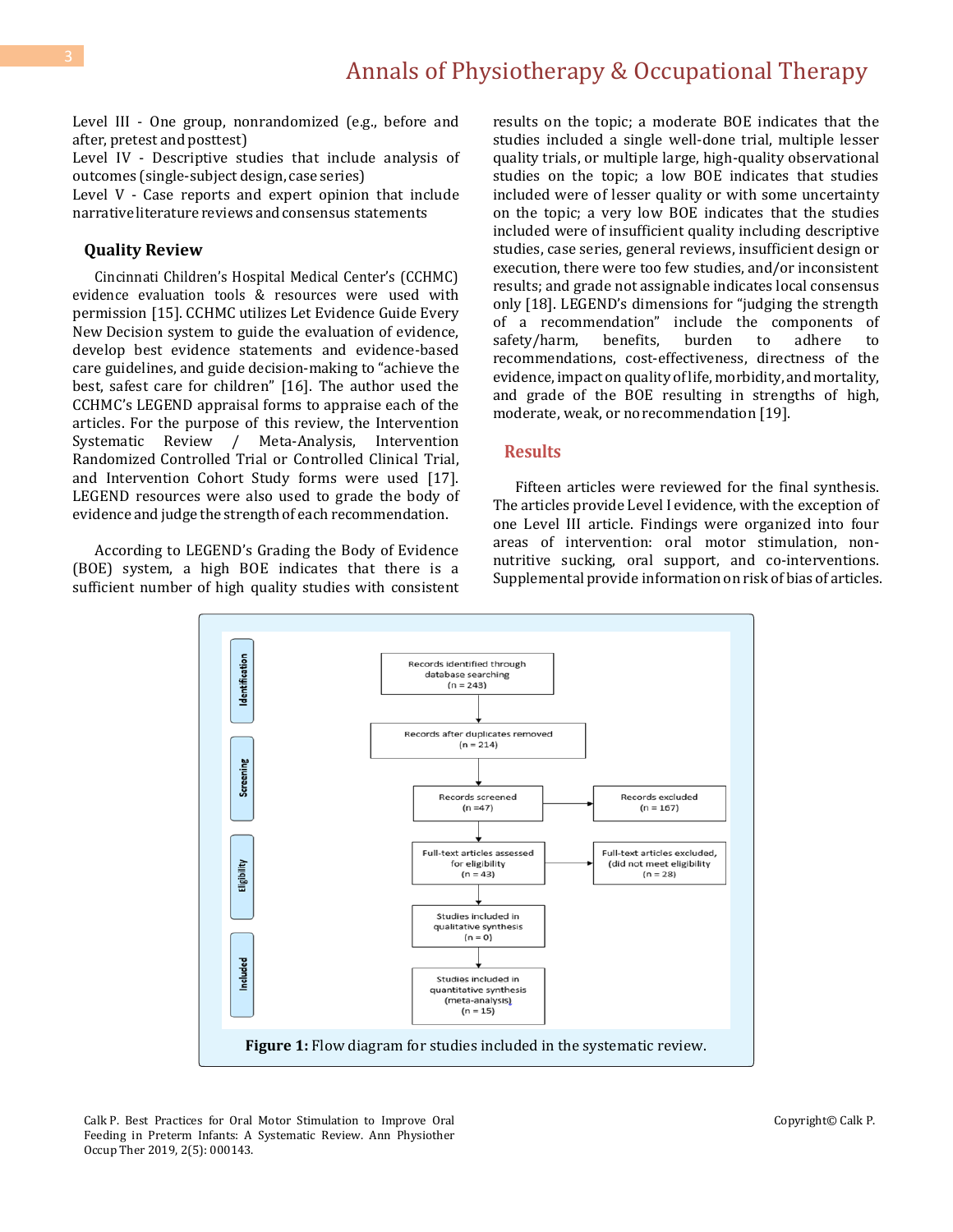All studies exhibited a low risk of bias, with the exception of the meta- analysis by Daley and Kennedy [20], which presented with moderate risk due to lack of information related to data extraction, number of excluded articles, and unclear study appraisal methods.

Figure format from "Preferred Reporting Items for Systematic Reviews and Meta-Analyses: The PRISMA Statement," by D. Moher A, Liberati J, Tetzlaff DG, Altman; PRISMA Group [21],

| <b>Author/Year</b>                                                            | <b>Level of Evidence/Study</b><br>Design/<br><b>Participants/Inclusion</b><br><b>Criteria</b>                                                                                                                                                                                                                                                                                                                                                                      | <b>Intervention and</b><br><b>Control Groups</b>                                                                                                                                                                                                                                                                                               | <b>Outcome</b><br><b>Measures</b>                                                                                    | <b>Results</b>                                                                                                                                                                                                                                                                                                                                                                                                                                                                                                                                                     |
|-------------------------------------------------------------------------------|--------------------------------------------------------------------------------------------------------------------------------------------------------------------------------------------------------------------------------------------------------------------------------------------------------------------------------------------------------------------------------------------------------------------------------------------------------------------|------------------------------------------------------------------------------------------------------------------------------------------------------------------------------------------------------------------------------------------------------------------------------------------------------------------------------------------------|----------------------------------------------------------------------------------------------------------------------|--------------------------------------------------------------------------------------------------------------------------------------------------------------------------------------------------------------------------------------------------------------------------------------------------------------------------------------------------------------------------------------------------------------------------------------------------------------------------------------------------------------------------------------------------------------------|
| Arvesdson, et al.<br>$[3]$<br>doi:10.1044/10<br>58-<br>0360(2010/09-<br>0067) | Level I<br>Systematic review<br>$N = 12$ studies<br><b>Inclusion Criteria</b><br>• Published in peer-<br>reviewed journal<br>• Between 1960-2007<br>• Experimental, quasi-<br>experimental, or multiple-<br>baseline single-subject<br>design<br>• Conducted on preterm<br>infants and examine the<br>effects of OMI (as defined by<br>this EBSR) used as a<br>treatment (not just a single<br>application) to facilitate oral<br>feeding and swallowing<br>skills | Intervention<br>Oral support, oral<br>and peri-oral<br>stimulation, NNS via<br>pacifier either<br>during gavage<br>feedings or pre-oral<br>feeding, and/or<br>sensory input.<br>For studies with<br>control groups,<br>either no<br>stimulation/interve<br>ntion, sham<br>intervention, or<br>stroking was<br>provided.                        | Feeding/swal<br>lowing<br>physiology<br>Transition<br>time to oral<br>feeding<br>Volume of<br>intake Weight<br>gain. | The majority of studies<br>showed statistical<br>significance in the areas of<br>feeding time and feeding<br>rate following oral<br>stimulation.<br>Three studies<br>demonstrated statistical<br>significance on weight<br>gain.<br>NNS with and without<br>oral/perioral stimulation<br>resulted in strong positive<br>findings for improvement<br>in some<br>feeding/swallowing<br>physiology variables and<br>statistically significant<br>reduction in time to oral<br>feeding. Pre-feeding<br>stimulation showed<br>equivocal results across<br>the outcomes. |
| Asadollahpour,<br>et al. [22]<br>doi:10.5812/ijp.<br>25(3) 2015.809           | Level I RCT<br>$N = 32$<br>Intervention Group 1, n=11.<br>$M/F = 6/5$<br>Intervention Group 2, n=10.<br>$M/F = 5/5$<br>Control Group, $n=11$ . $M/F =$<br>5/6<br><b>Inclusion Criteria</b><br>• preterm infants from 26 to<br>32 weeks of gestational age<br>• fed through a tube<br>· birth weight of 1000 to<br>2000 grams                                                                                                                                       | Intervention<br>Group 1: NNS -<br>palate stroking to<br>elicit suck during<br>first 5 mins of tube<br>feeding, 3 times per<br>day.<br>Group 2: Once daily<br>pre-feeding oral<br>stimulation protocol<br>by Fucile et al.: 12<br>mins stroking of<br>cheeks, gums and<br>tongue, followed by<br>3 mins of NNS<br>Control<br>Sham intervention: | Time to<br>independent<br>oral feeding<br>Length of<br>hospital stay<br>Weight gain.                                 | NNS and pre-feeding<br>stimulation groups<br>reached 7.55 and 6.07<br>days sooner to<br>independent oral feeding<br>than in the control group,<br>though not statistically<br>significant.<br>Weight gain at discharge<br>time was significant higher<br>$(p<0.05)$ in NNS group<br>than control and pre-<br>feeding oral stimulation<br>groups.                                                                                                                                                                                                                   |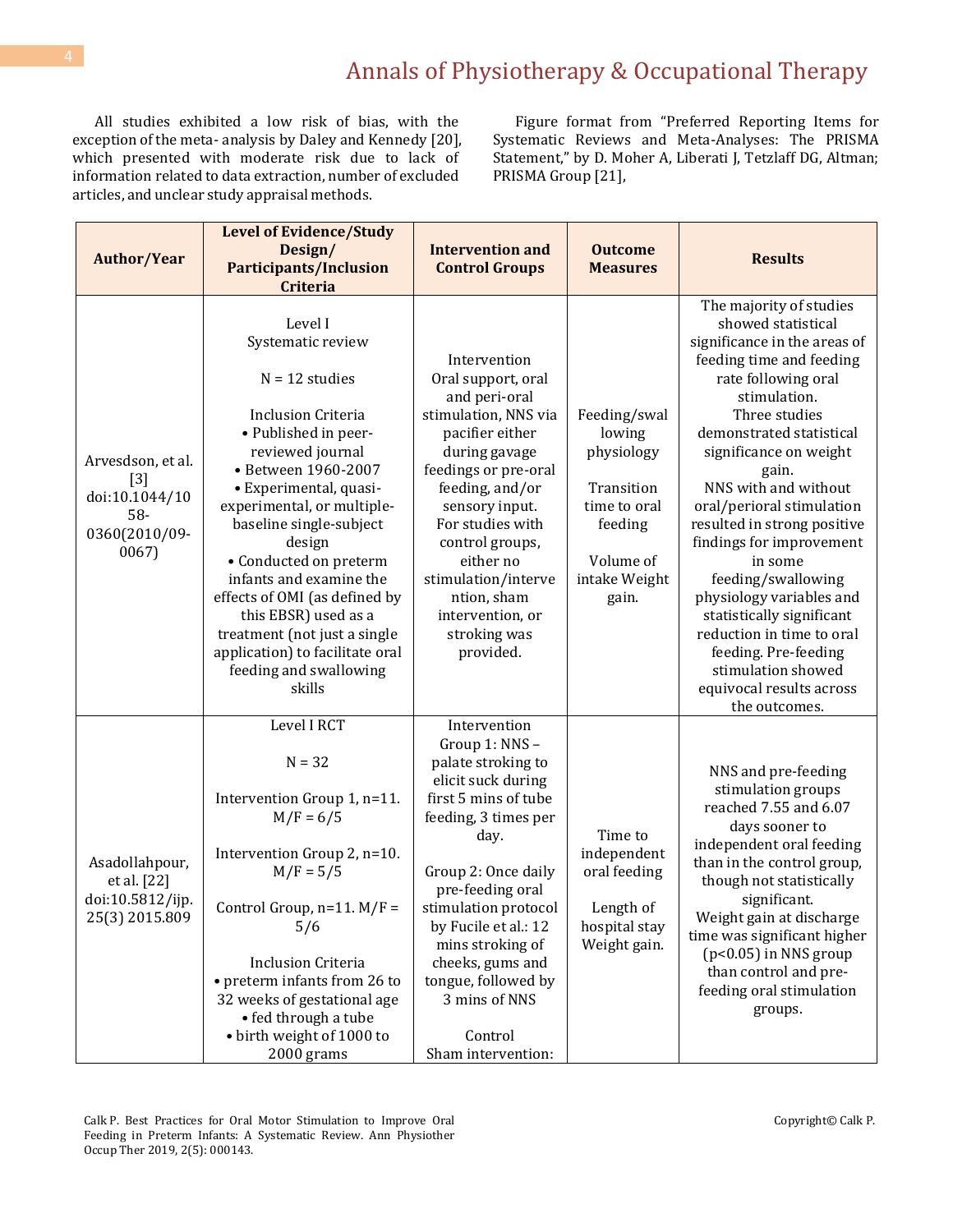|                           |                                                | therapists' hands in<br>incubator without   |                               |                                                          |
|---------------------------|------------------------------------------------|---------------------------------------------|-------------------------------|----------------------------------------------------------|
|                           |                                                | touching infant for<br>15 mins.             |                               |                                                          |
|                           |                                                |                                             |                               |                                                          |
|                           |                                                | All interventions<br>provided for 10        |                               |                                                          |
|                           |                                                | consecutive days.                           |                               |                                                          |
|                           | Level III                                      |                                             |                               | Infants with higher NNS                                  |
|                           | Cohort prospective study                       | Intervention                                | PMA at IOF                    | organization scores<br>transitioned to FOF 3 days        |
| Bingham, et al.<br>$[23]$ | $N = 51$                                       | Measurement of<br>NNS, standardized         | PMA at FOF                    | earlier ( $p<0.05$ ) than                                |
| doi:10.1136/ad            | $M/F = 16/35$                                  | feeding advance<br>schedule, and            | PMA at SOF<br>Transition      | infants with more chaotic<br>patterns of suck bursts and |
| c.2009.164186             |                                                | performance of                              | time IOF to                   | a higher NNS organization                                |
|                           | <b>Inclusion Criteria</b>                      | NOMAS.                                      | FOF.                          | score resulted in fewer                                  |
|                           | · infants born between 25<br>and 34 weeks' PMA |                                             |                               | number of days from IOF<br>to SOF $(p < 0.10)$ .         |
|                           |                                                | Intervention                                |                               |                                                          |
|                           |                                                | Group 1: Oral                               |                               |                                                          |
|                           |                                                | stimulation                                 |                               |                                                          |
|                           |                                                | protocol: cheeks,<br>lips, and tongue       |                               |                                                          |
|                           | breathing comfortably with                     | were stimulated to                          | Non-nutritive                 |                                                          |
|                           | no respiratory support or                      | improve muscle                              | pacifier                      | Non-nutritive sucking                                    |
|                           | with nasal cannula (room                       | contractility, and                          | attached to a                 | pressure and sucking                                     |
| Boiron, et al.            | air) only                                      | strength and                                | catheter                      | activity were statistically                              |
| $[24]$                    | Level I RCT                                    | orientation reflexes,                       | connected to                  | significantly increased for                              |
|                           |                                                | inhibit mouth-                              | a pressure                    | the stimulation and the                                  |
| https://doi.org/          | Intervention Group 1, n=9.<br>$M/F = 5/4$      | closing reflex, and<br>initiate sucking and | transducer to<br>the pressure | stimulation+ support<br>groups compared with the         |
| 10.11                     |                                                | swallowing (SS)                             | amplifier, to                 | control group at Day 7 and                               |
| $11/j.1469-$              | Intervention Group 2, n=11.                    | reflexes.                                   | calculate the                 | Day 14 (p<0.001).                                        |
| 8749.2007.0043<br>9.x     | $M/F = 4/7$                                    |                                             | mean                          | Significant improvement                                  |
|                           | Intervention Group 3, n=12.                    | Group 2: Oral                               | maximum                       | was also noted at Day 17                                 |
|                           | $M/F = 7/5$                                    | support: chin, cheek,                       | non-nutritive                 | and Day 20 for time for                                  |
|                           | Control Group, $n=11$ . $M/F =$                | and lip support to<br>aid in lip closure    | sucking                       | milk ingestion.                                          |
|                           | 7/4                                            | and deglutition and                         | pressure.                     |                                                          |
|                           |                                                | movement of nipple                          |                               |                                                          |
|                           |                                                | to corner of mouth                          |                               |                                                          |
|                           |                                                | to stop SS pattern to                       |                               |                                                          |
|                           |                                                | facilitate breathing.                       |                               |                                                          |
|                           | Level I<br>Meta-analysis                       | Intervention<br>Sucking apparatus           | Effects of                    | The following areas did<br>not have statistically        |
| Daley, et al. [25]        |                                                | with and without                            | NPO, NGT,                     | significant results (as                                  |
|                           | $N = 10$ studies                               | NPO, oral feeding                           | nipples,                      | indicated by no to small                                 |
| doi:10.1097/00<br>005237- |                                                | with and without                            | breast vs<br>bottle, GA,      | effect size): NGT, nipple                                |
| 200012000-                | <b>Inclusion Criteria</b>                      | NGT in place,                               | oral support,                 | type (only the comparison                                |
| 00006                     | • English-language papers                      | various nipple                              | oral stim, and                | of Enfamil to Nuk nipple                                 |
|                           | on nipple feeding, feeding                     | types, breast                               | NNS.                          | showed a large effect size),                             |
|                           | performance, and feeding                       | feeding vs bottle                           |                               | breast vs bottle, and NNS.                               |

Calk P. Best Practices for Oral Motor Stimulation to Improve Oral Feeding in Preterm Infants: A Systematic Review. Ann Physiother Occup Ther 2019, 2(5): 000143.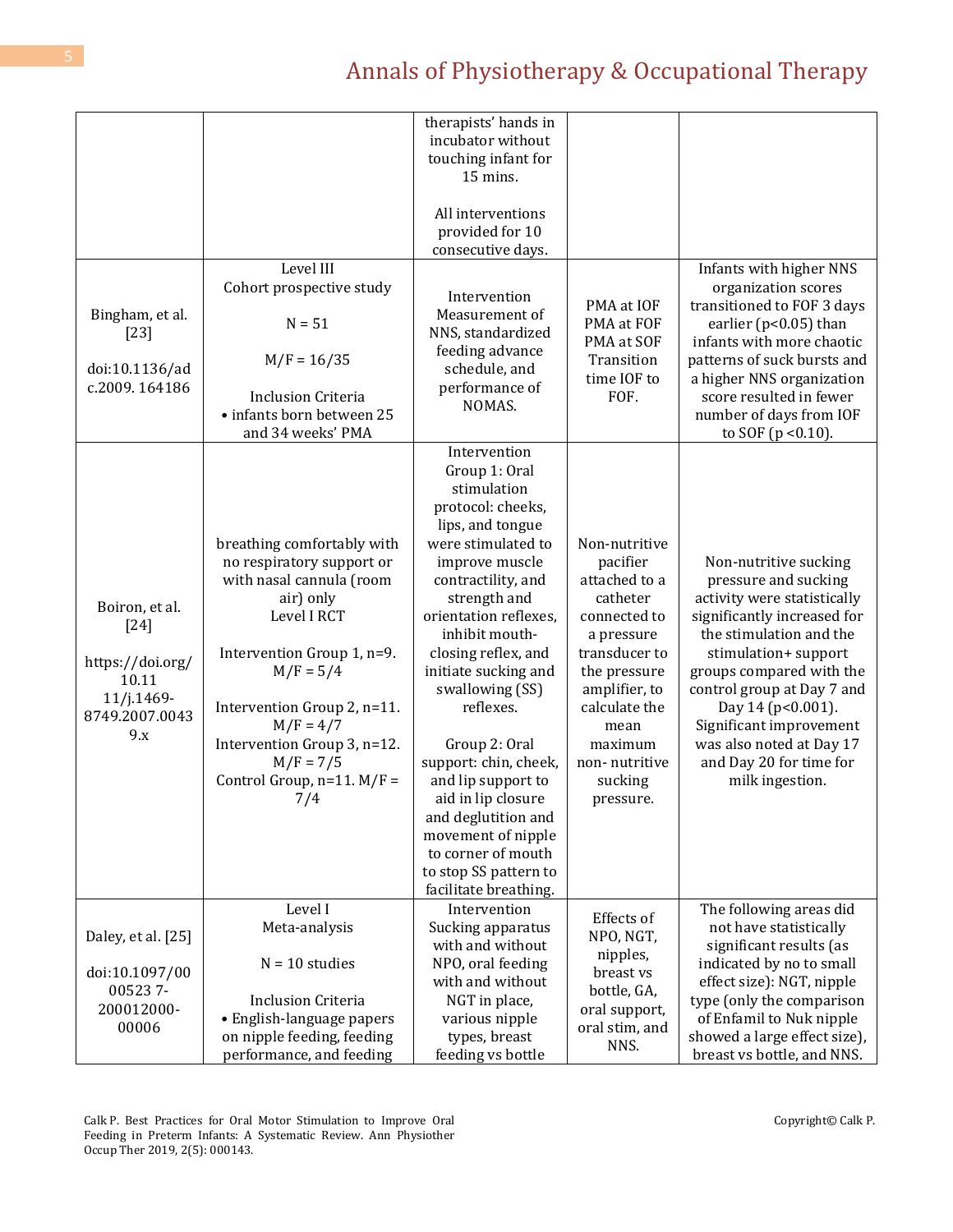|                                  | efficiency in premature<br>infants                                                                                                                                                                                           | feeding, oral<br>support, and NNS                                                                                                                                                                |                                                                                                        | The following areas did                                                                                                                                                                                                                                                                                                           |
|----------------------------------|------------------------------------------------------------------------------------------------------------------------------------------------------------------------------------------------------------------------------|--------------------------------------------------------------------------------------------------------------------------------------------------------------------------------------------------|--------------------------------------------------------------------------------------------------------|-----------------------------------------------------------------------------------------------------------------------------------------------------------------------------------------------------------------------------------------------------------------------------------------------------------------------------------|
|                                  | • Experimental and quasi-<br>experimental designs                                                                                                                                                                            |                                                                                                                                                                                                  |                                                                                                        | have statistically<br>significant results: length<br>of NPO prior to feeding,<br>gestational age, oral<br>support, and oral                                                                                                                                                                                                       |
|                                  | Level I RCT                                                                                                                                                                                                                  |                                                                                                                                                                                                  |                                                                                                        | stimulation.                                                                                                                                                                                                                                                                                                                      |
|                                  | Intervention Group 1, n=19.<br>$M/F = 12/7$<br>Intervention Group 2, n=18.<br>$M/F = 11/7$                                                                                                                                   | Intervention<br>Group 1: OS<br>consisting of<br>stroking the lips,<br>cheeks, gums,<br>tongue and sucking<br>on a pacifier                                                                       | Time to<br>attainment of                                                                               | Independent oral feeding<br>was achieved significantly<br>earlier in all three<br>intervention groups than<br>the control group                                                                                                                                                                                                   |
| Fucile [4]                       | Intervention Group 3, n=18.<br>$M/F = 10/8$<br>Control Group, $n=20$ . $M/F =$                                                                                                                                               | Group 2:<br>Tactile/kinesthetic<br>$(T/K)$ involving<br>stroking the body<br>and limbs and<br>passive range of<br>motion to limbs<br>Group $3:OS + T/K$<br>Control<br>Received no<br>stimulation | independent<br>oral feeding<br>Volume of<br>milk taken<br>over first 5<br>minutes<br>Sucking skills.   | (p<0.001). Proficiency and<br>volume transfer were<br>significantly greater in the<br>three intervention groups,<br>rate of transfer was<br>significantly greater in the<br>OS and multi- OS+T/K<br>groups, and there was less<br>volume loss in the OS<br>group only compared to<br>the control group (all tests<br>$p<0.042$ ). |
|                                  | 16/4<br><b>Inclusion Criteria</b><br>• Clinically stable preterm<br>infants, born between 26<br>and 32 weeks GA<br>• Appropriate size for GA<br>• Receiving all tube feedings<br>• No chronic medical<br>complications       |                                                                                                                                                                                                  |                                                                                                        |                                                                                                                                                                                                                                                                                                                                   |
| Fucile, et al. [26]              | Level I RCT<br>Intervention Group, n=16.<br>$M/F = 7/9$<br>Control Group, $n=16$ . $M/F =$<br>6/10                                                                                                                           | Intervention<br>Pre-feeding oral<br>stimulation<br>program based on<br>Beckman's<br>principles<br>consisting of 12<br>minutes stimulation                                                        | Time to attain<br>independent<br>oral feeding<br>Number of<br>days to reach<br>one and 4<br>successful | Independent oral feeding<br>was attained significantly<br>earlier in the Exp. group<br>than the control group, 11<br>$±$ 4 days (mean $±$ SD)<br>versus $18 \pm 7$ days,<br>respectively ( $P = .005$ ).<br>Overall intake and rate of<br>milk transfer were                                                                      |
| doi:10.1067/mp<br>d.200 2.125731 | <b>Inclusion Criteria</b><br>• Preterm infants, born<br>between 26 and 29 weeks<br>GA<br>• Appropriate size for GA<br>• Receiving full tube feedings<br>$(120 \text{ kcal/kg/day})$<br>• No chronic medical<br>complications | to cheeks, lips,<br>gums, and tongue,<br>followed by 3<br>minutes of sucking<br>on a pacifier<br>routinely used in<br>the nursery<br>Control<br>Sham stimulation                                 | oral feedings<br>per day<br>Overall intake<br>Rate of milk<br>transfer<br>Length of<br>hospital stay.  | significantly greater over<br>time in the Exp. group than<br>the control group $(P =$<br>.0002 and .046,<br>respectively). There was<br>no difference in length of<br>hospital stay between the<br>2 groups, although the Exp.<br>group was discharged an<br>average of 5 days sooner                                             |
| Gaebler, et al.<br>$[27]$        | Level I RCT<br>Intervention Group, n=9.                                                                                                                                                                                      | Intervention<br>5 min pre-feeding<br>stroking protocol                                                                                                                                           | Revised-<br>Neonatal Oral<br>Motor                                                                     | Exp. group participated in<br>a higher percentage of<br>nipple/partial nipple feeds                                                                                                                                                                                                                                               |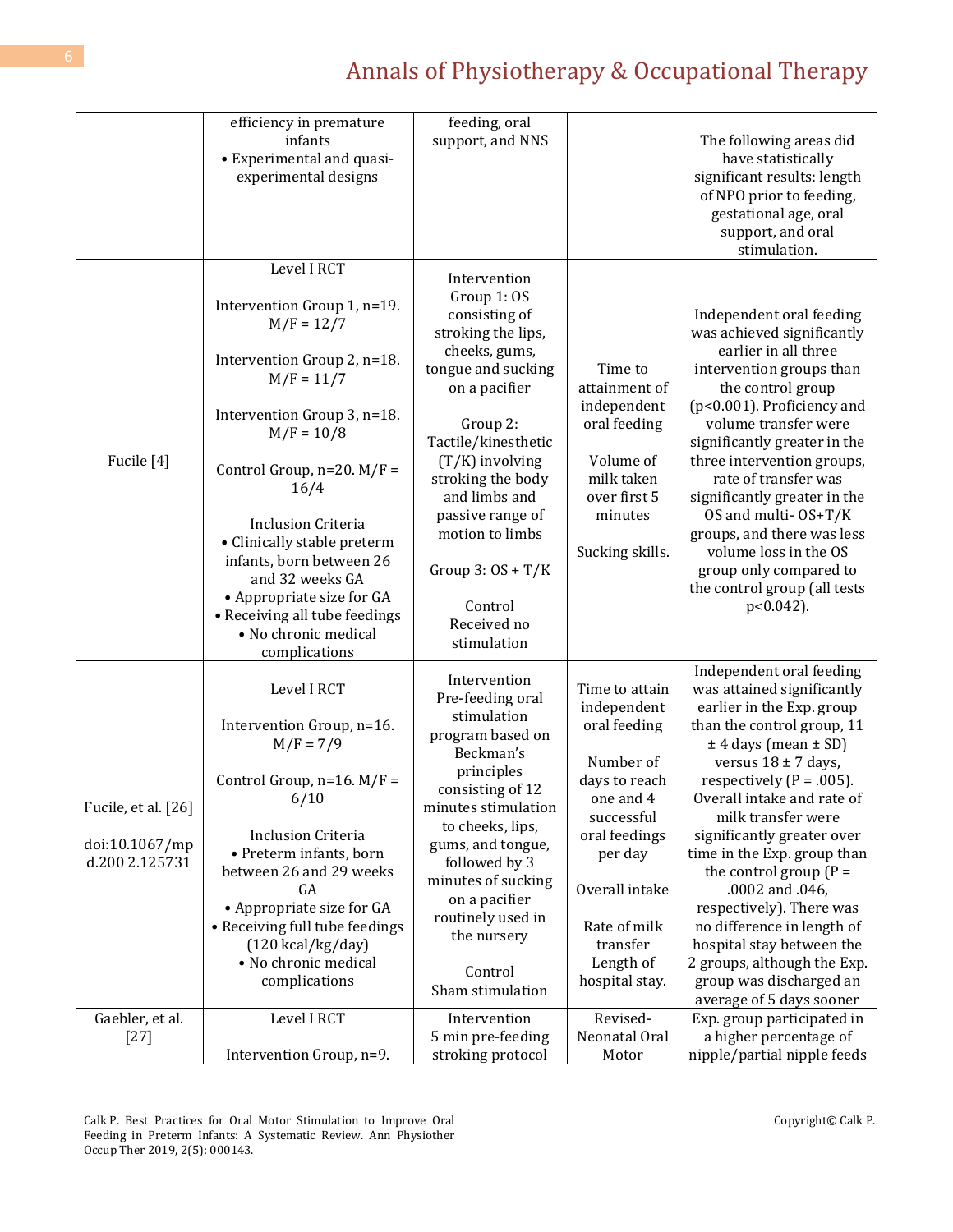| doi:10.5014/ajo                        | $M/F = 6/3$                                           | and an additional 2-                   | Assessment               | than those in the control                                |
|----------------------------------------|-------------------------------------------------------|----------------------------------------|--------------------------|----------------------------------------------------------|
| t.50.3.184                             |                                                       | minute perioral and                    | Scale during a           | group $(t[16] = 1.77, p <$                               |
|                                        | Control Group, $n=9$ . $M/F =$                        | intraoral                              | 1-min trial of           | .05; scored higher on                                    |
|                                        | 8/1                                                   | stimulation                            | nonnutritive             | normal characteristics of                                |
|                                        |                                                       | program.                               | sucking and a            | the nutritive suck scale (U                              |
|                                        | <b>Inclusion Criteria</b>                             |                                        | 5-min trial of           | $= 25$ , p = .08); were                                  |
|                                        | • Preterm infants, born                               | Control                                | nutritive                | discharged from the                                      |
|                                        | between 30 and 34 weeks                               | 5 min pre-feeding                      | sucking                  | hospital earlier, $(t[16] = -$                           |
|                                        | GA                                                    | stroking protocol                      |                          | 2.4, $p = .01$ ; and gained                              |
|                                        | • Medically stable and in                             | only                                   |                          | more weight than their                                   |
|                                        | isolette or open crib                                 |                                        |                          | counterparts $(t[16] = 1.49)$ ,                          |
|                                        | • Fed via gavage or                                   |                                        |                          | $p = .07$ .                                              |
|                                        | nasogastric tube<br>• No history of cardiac or        |                                        |                          |                                                          |
|                                        | gastrointestinal disorders, or                        |                                        |                          |                                                          |
|                                        | central nervous system                                |                                        |                          |                                                          |
|                                        | dysfunction                                           |                                        |                          |                                                          |
|                                        | Level I RCT                                           |                                        |                          |                                                          |
|                                        |                                                       |                                        | Number of                |                                                          |
|                                        | Intervention Group 1, n=19.                           |                                        | days from                | Infants in the NNOMT+                                    |
|                                        | $M/F = not identified$                                |                                        | start to                 | iMT group attained                                       |
|                                        |                                                       | Intervention                           | independent              | independent OF                                           |
|                                        | Intervention Group 2, n=18.                           | Group 1:                               | oral feeding.            | significantly earlier than                               |
|                                        | $M/F = not identified$                                | Nonnutritive oral                      |                          | controls ( $p<0.001$ ) with                              |
|                                        |                                                       | motor therapy                          | Overall                  | shorter day intervals from                               |
|                                        | Intervention Group 3, n=18.                           | (NNOMT)                                | transfer (%              | start of OF to 3-5 daily                                 |
|                                        | $M/F = not identified$                                |                                        | volume                   | oral feedings.                                           |
| Lau, et al. [28]                       |                                                       | Group 2: Infant                        | taken/volume             |                                                          |
|                                        | Control Group, $n=20$ . $M/F =$                       | massage therapy                        | prescribed)              | Infants in both NNOMT                                    |
| doi:10.3233/NP                         | not identified                                        | (iMT)                                  |                          | and                                                      |
| M-1262612                              | <b>Inclusion Criteria</b>                             | Group 3: Combined                      | Proficiency<br>(% volume | NNOMT+ iMT groups                                        |
|                                        | • Preterm infants, born                               | interventions                          | taken at 5               | transitioned faster from 3-                              |
|                                        | between 26 and 32 weeks                               | $(NNOMT + iMT)$                        | min/volume               | 5 daily oral feedings to                                 |
|                                        | GA                                                    |                                        | prescribed)              | independent OF (p≤0.003).                                |
|                                        | • Appropriate size for GA                             | Control                                |                          | Infants in all intervention                              |
|                                        | • No congenital anomalies or                          | No intervention                        | Rate of                  | groups demonstrated a                                    |
|                                        | chronic medical                                       | (sham)                                 | transfer over            | faster rate of oral feeding                              |
|                                        | complications                                         |                                        | the entire               | skill maturation than the                                |
|                                        | • Characterized as "feeders                           |                                        | feeding                  | control group.                                           |
|                                        | and growers"                                          |                                        | $(ml/min)$ .             |                                                          |
|                                        | • Clinically stable                                   |                                        |                          |                                                          |
| Lessen [12]<br>10.1097/ANC.0<br>b013e3 | Level I Intervention                                  | Lessen (2011) Level                    |                          | For feeding progression,                                 |
|                                        | <b>RCT Received developed</b>                         | I Intervention                         |                          | although there was a                                     |
|                                        | Premature Intervention                                | Received developed<br>Premature infant | Feeding                  | statistically significant<br>decrease in transition from |
|                                        | Group, $n=10$ . (PIOMI) -<br>specifically designed fo | oral Moter                             | progression              | gavage to oral feedings for                              |
|                                        | 182115a2a M/F = $4/6$ infants                         | Intervension                           | Length of                | the PIOMI group of 5 days                                |
|                                        | as young as 29 weeks GA                               | (PIOMI) -specifically                  | hospital stay            | sooner, infant birth weight                              |
|                                        | based on Beckman's protocol                           | designed fo                            |                          | covariant eliminated the                                 |
|                                        | and                                                   | 182115a2a M/F =                        |                          | statistical significance.                                |
|                                        | Control Group, n=9. modified                          | 4/6 infants as young                   |                          | Although infants in the                                  |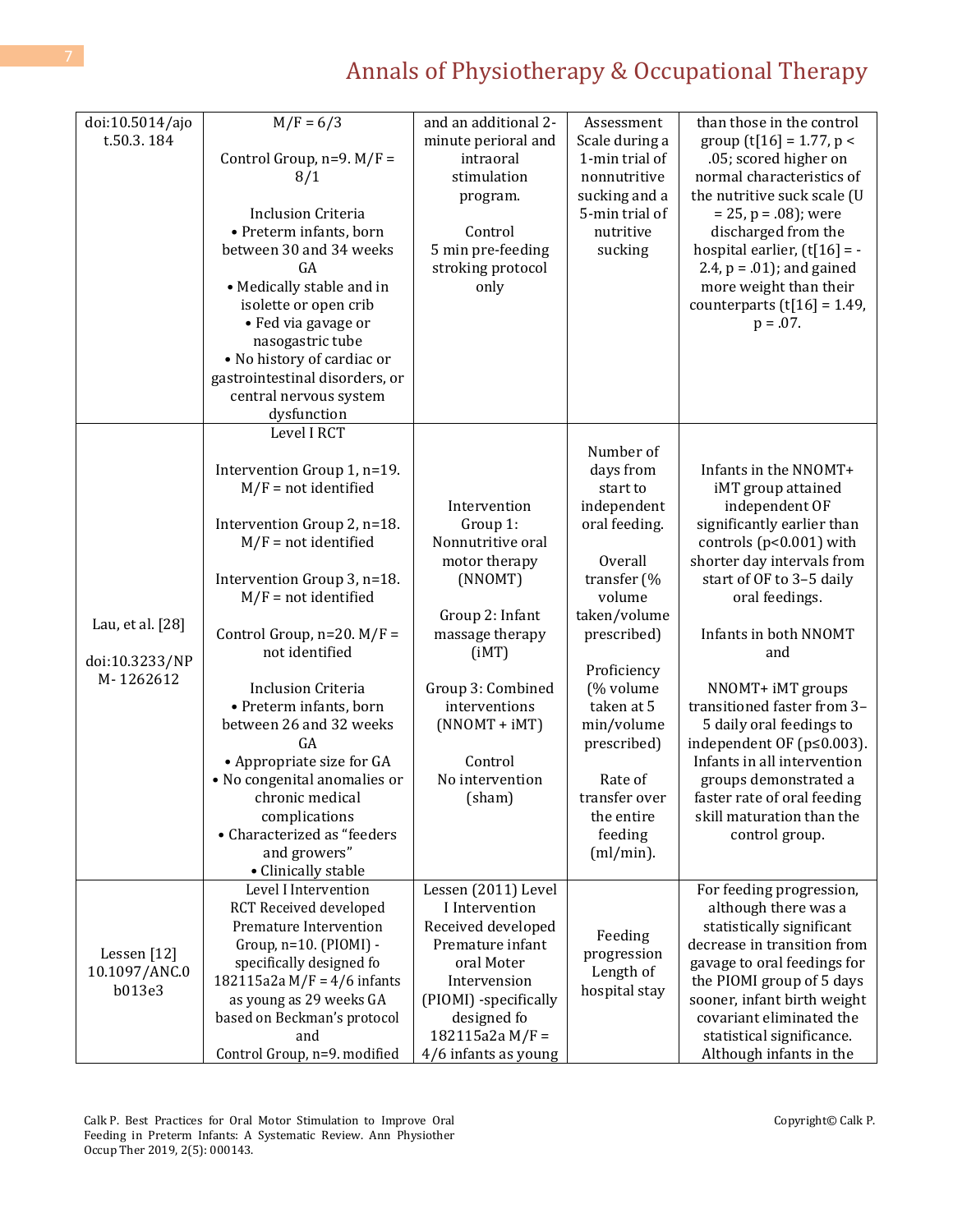|                                                                     | for this younger GA for<br>$M/F = 3/6$ mins of finger<br>stroking to cheeks (internal<br>and external), lips, gum<br>Inclusion Criteria tongue, and<br>palate.<br>• Preterm infants, born<br>between 26 and 29<br>weeks PMA Control<br>• Appropriate size for GA<br>Provider's hands inside<br>isolette f<br>• Clinically stable per medical<br>staff, but 5 mins, not touching<br>infant.<br>could be receiving oxygen per<br>nasal Each intervention was<br>provided f cannula | as 29 weeks GA<br>based on Beckman's<br>protocol and<br>modified for this<br>younger GA for<br>$M/F = 3/6$ mins of<br>finger stroking to<br>cheeks (internal and<br>external), lips, gum<br>tongue, and palate.<br>Control Provider's<br>hands inside isolette<br>f5 mins, not<br>touching infant.<br>Each intervention<br>was provided f<br>cannula 7<br>consecutive days. |                                                                                                                                                                                                                                                                                                           | PIOMI group were<br>discharged 2.6 days sooner<br>than the controls, this was<br>not a statistically<br>significant difference.                                                                                                                                                                                                                                                                                                                                                                                                                |
|---------------------------------------------------------------------|----------------------------------------------------------------------------------------------------------------------------------------------------------------------------------------------------------------------------------------------------------------------------------------------------------------------------------------------------------------------------------------------------------------------------------------------------------------------------------|-----------------------------------------------------------------------------------------------------------------------------------------------------------------------------------------------------------------------------------------------------------------------------------------------------------------------------------------------------------------------------|-----------------------------------------------------------------------------------------------------------------------------------------------------------------------------------------------------------------------------------------------------------------------------------------------------------|------------------------------------------------------------------------------------------------------------------------------------------------------------------------------------------------------------------------------------------------------------------------------------------------------------------------------------------------------------------------------------------------------------------------------------------------------------------------------------------------------------------------------------------------|
| Pickler, et al.<br>$[29]$<br>doi:10.1016/j.a<br>dnc.20040.05.0<br>5 | Level I Randomized<br>crossover design<br>Intervention/Control, n=10<br>(crossover) $M/F = not$<br>identified Inclusion Criteria .<br>Preterm infants, born prior<br>to 32 Control<br>weeks GA . No known<br>cognitive, neurologic,<br>cardiovascular,<br>gastrointestinal, or<br>craniofacial disorders                                                                                                                                                                         | Control<br>During control<br>observation, infa<br>was positioned in<br>right side-lyin for 2<br>minutes prior to<br>feeding wi no<br>pacifier offered.                                                                                                                                                                                                                      | NNS and NS<br>measured by<br>a stretch<br>sensitive chin<br>strain gauge<br>for measuring<br>sucking rate<br>and rhythm<br>during<br>feeding;<br>effects of pre-<br>feeding NNS<br>on breathing<br>measured<br>with a nasal<br>Thermistor,<br>and on<br>behavior state<br>before,<br>during, and<br>after | NS waves were smoother<br>and more regular than<br>NNS waves. Time to onset<br>and duration of the first<br>non-nutritive suck burst<br>were positively correlated<br>with time to onset for the<br>first nutritive suck burst (r<br>$= 0.79$ , P = 0.01) and (r =<br>$0.94, P = 0.01$ ).<br>Prefeeding NNS had no<br>statistically significant<br>effect on characteristics of<br>breathing or on any other<br>characteristics of NS.<br>Behavioral state during<br>feedings and feeding<br>efficiency were not<br>affected by prefeeding NNS |
| Pimenta, et al.<br>$[30]$<br>doi:10.2223/JPE<br>D.183               | Level I<br>RCT Intervention Group, n=49<br>with 2 losses in follow-up<br>resulting in 47 analyzed. M/F<br>= not identified<br>Control Group, n=49. Control<br>$M/F = not identified$<br><b>Inclusion Criteria</b><br>• Preterm infants, born<br>between 26 and 32 feeding.<br>weeks, 6 days GA<br>• Adequate or small for GA<br>· Birth weight <1500 g                                                                                                                           | Intervention 15<br>minutes perioral<br>and intraor<br>stimulation using<br>gloved finger a<br>pacifier during<br>gavage until<br>preterm infants<br>started oral diet for<br>a period of at least<br>10 days. Control<br>Sham procedure<br>with no form of oral                                                                                                             | Length of<br>hospital stay<br>and<br>breastfeeding<br>rate at<br>discharge, 3-<br>month and 6-<br>month follow-<br>up.                                                                                                                                                                                    | Length of hospital stay for<br>infants in the experimental<br>group was significantly<br>lower than for the control<br>group, which was<br>discharged 10.8 days later.<br>The length of stay in the<br>hospital for the control<br>group was 52.37±19.51.<br>The length of stay for the<br>experimental group was<br>$41.81 \pm 17.7$ (p=0.007).<br>Fifty-nine infants (61.5%)                                                                                                                                                                 |

Calk P. Best Practices for Oral Motor Stimulation to Improve Oral Feeding in Preterm Infants: A Systematic Review. Ann Physiother Occup Ther 2019, 2(5): 000143.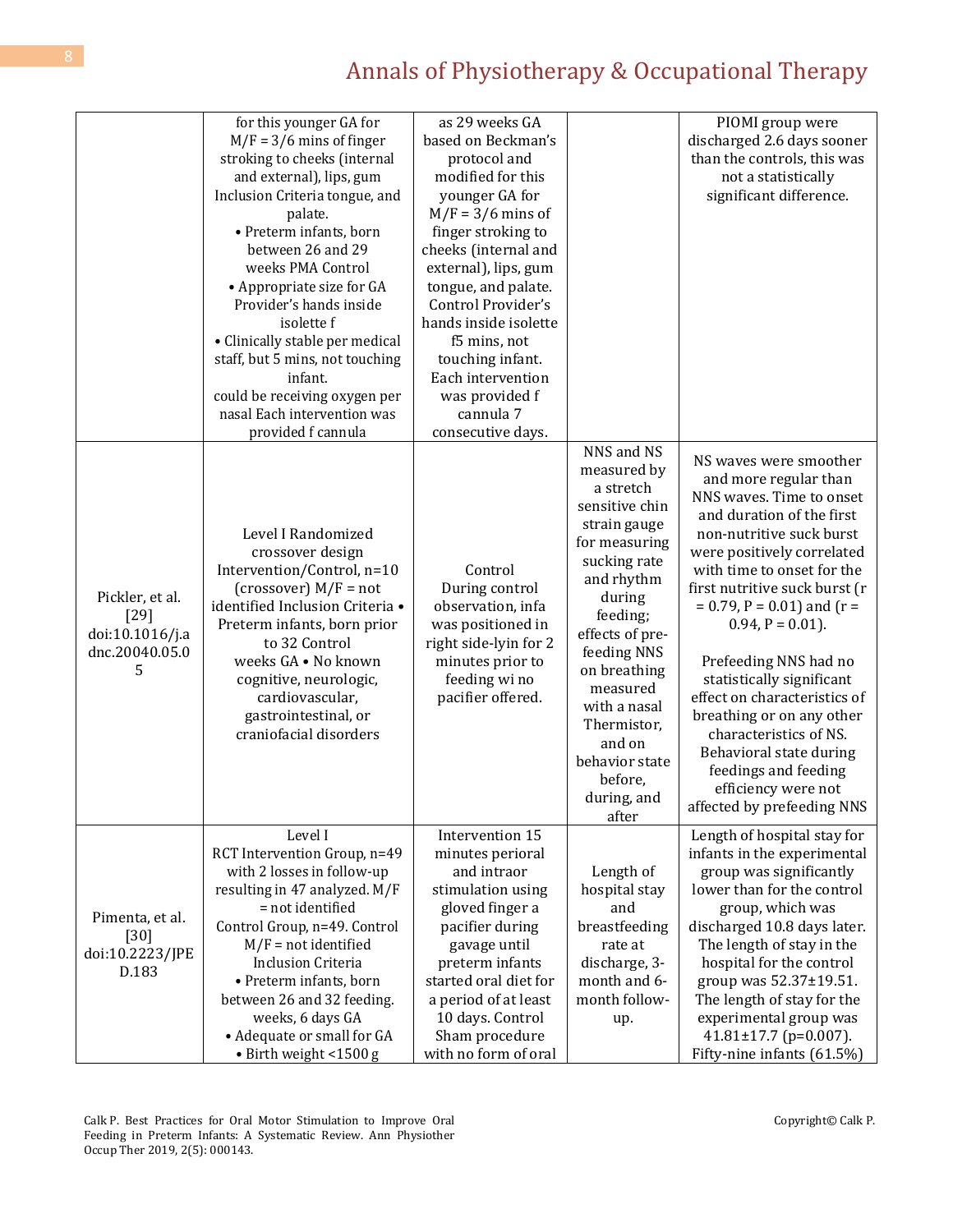|                                                               | No malformations. Severe<br>asphyxia, or presence of 3rd<br>or 4th degree intracranial<br>hemorrhage                                                                                                                                                                                                                                                                                      | stimulation during<br>gavage feeding.                                                                                                                                                                                                                                                                                                                                                                                                                                                   |                                                                                                                                                                                                                                             | were breastfeeding at the<br>time of hospital discharge,<br>31 (36.9%) at 3 months,<br>and only<br>18 (20.5%) at 6 months of<br>corrected age. At<br>discharge, 46.9% of the<br>control group and 76.5%<br>of the experimental group<br>were breastfeeding $(p =$<br>0.003). There were<br>statistically significant<br>differences between rates<br>of breastfeeding at<br>discharge (47 vs. 76%), 3<br>months $(18 \text{ vs. } 47\%)$ (p =<br>0.003) and 6 months after                                                                                                                   |
|---------------------------------------------------------------|-------------------------------------------------------------------------------------------------------------------------------------------------------------------------------------------------------------------------------------------------------------------------------------------------------------------------------------------------------------------------------------------|-----------------------------------------------------------------------------------------------------------------------------------------------------------------------------------------------------------------------------------------------------------------------------------------------------------------------------------------------------------------------------------------------------------------------------------------------------------------------------------------|---------------------------------------------------------------------------------------------------------------------------------------------------------------------------------------------------------------------------------------------|----------------------------------------------------------------------------------------------------------------------------------------------------------------------------------------------------------------------------------------------------------------------------------------------------------------------------------------------------------------------------------------------------------------------------------------------------------------------------------------------------------------------------------------------------------------------------------------------|
|                                                               |                                                                                                                                                                                                                                                                                                                                                                                           |                                                                                                                                                                                                                                                                                                                                                                                                                                                                                         |                                                                                                                                                                                                                                             | discharge (10 vs.<br>$27\%$ ) (p = 0.029).                                                                                                                                                                                                                                                                                                                                                                                                                                                                                                                                                   |
| Yea Shwu, et al.<br>$[31]$<br>doi:10.5014/ajo<br>t.2010.09031 | Level I<br>Randomized crossover<br>design<br>Intervention/Control, n=20<br>(crossover)<br>$M/F = 7/13$<br><b>Inclusion Criteria</b><br>• Preterm infants, born 25 to<br>36 weeks GA<br>• Allowed to take 15 ml by<br>mouth per feeding,<br>• Were inefficient feeders<br>(i.e.,<br>unable to consume an<br>average of 4 ml of feeding<br>intake per min in a 5-min<br>feeding assessment) | Intervention<br>Oral support (The<br>first author) held<br>the infant's cheeks<br>inward and forward<br>by placing her right<br>ring finger on the<br>infant's left cheek<br>and the thumb of<br>the other hand on<br>the infant's opposite<br>cheek to assist the<br>infant in sealing the<br>lips around the<br>nipple.<br>Simultaneously, the<br>author placed her<br>right little finger<br>under the infant's<br>chin to stabilize the<br>lower jaw.<br>Control<br>No oral support | Feeding<br>performance<br>including<br>duration,<br>percentage<br>ingested,<br>percentage<br>leakage,<br>intake rake,<br>suck<br>frequency,<br>and mean<br>volume<br>ingested per<br>suck.<br>Physiological<br>status was<br>also assessed. | For the intervention<br>condition, statistical<br>significance was noted in<br>higher intake rate during<br>the initial 5-min feeding<br>period (p=0.046), lower %<br>leakage for initial 5-min<br>$(p=0.040)$ , shorter feeding<br>duration ( $p=0.044$ ), and<br>higher intake rate for<br>entire feeding (p=0.023)<br>than during control<br>condition.<br>No statistical differences<br>were noted in prescribed<br>volume consumed<br>$(p=0.11)$ or overall % of<br>leakage ( $p=0.84$ ).<br>No significant differences<br>were noted in<br>physiological status<br>between conditions. |
|                                                               | Level I RCT                                                                                                                                                                                                                                                                                                                                                                               | Intervention<br>15 mins oral                                                                                                                                                                                                                                                                                                                                                                                                                                                            | Number of<br>days to                                                                                                                                                                                                                        | Statistical significance was<br>achieved for SOF in Exp                                                                                                                                                                                                                                                                                                                                                                                                                                                                                                                                      |
| Younesian, et al.<br>$[32]$                                   | Intervention Group, n=10<br>$M/F = 5/5$                                                                                                                                                                                                                                                                                                                                                   | stimulation<br>according to<br>Beckman's                                                                                                                                                                                                                                                                                                                                                                                                                                                | transition to<br>SOF and FOF<br>(8 oral                                                                                                                                                                                                     | group over controls for 1<br>$(P < 0.001)$ , 4 $(P < 0.001)$ ,<br>and $8 (P < 0.001)$ feedings                                                                                                                                                                                                                                                                                                                                                                                                                                                                                               |
| doi:10.5812/irc<br>mj.17(<br>5)2015.13515                     | Control Group, $n=10$ . $M/F =$<br>5/5                                                                                                                                                                                                                                                                                                                                                    | principles once per<br>day for 10<br>successive days 20-                                                                                                                                                                                                                                                                                                                                                                                                                                | feedings per<br>day for 2<br>consecutive                                                                                                                                                                                                    | per day. Infants in Exp<br>group were discharged<br>$\sim$ 1 week earlier than                                                                                                                                                                                                                                                                                                                                                                                                                                                                                                               |
|                                                               | <b>Inclusion Criteria</b>                                                                                                                                                                                                                                                                                                                                                                 | 40 mins prior to                                                                                                                                                                                                                                                                                                                                                                                                                                                                        | days), length                                                                                                                                                                                                                               | controls (p<0.05). Both                                                                                                                                                                                                                                                                                                                                                                                                                                                                                                                                                                      |

Calk P. Best Practices for Oral Motor Stimulation to Improve Oral Feeding in Preterm Infants: A Systematic Review. Ann Physiother Occup Ther 2019, 2(5): 000143.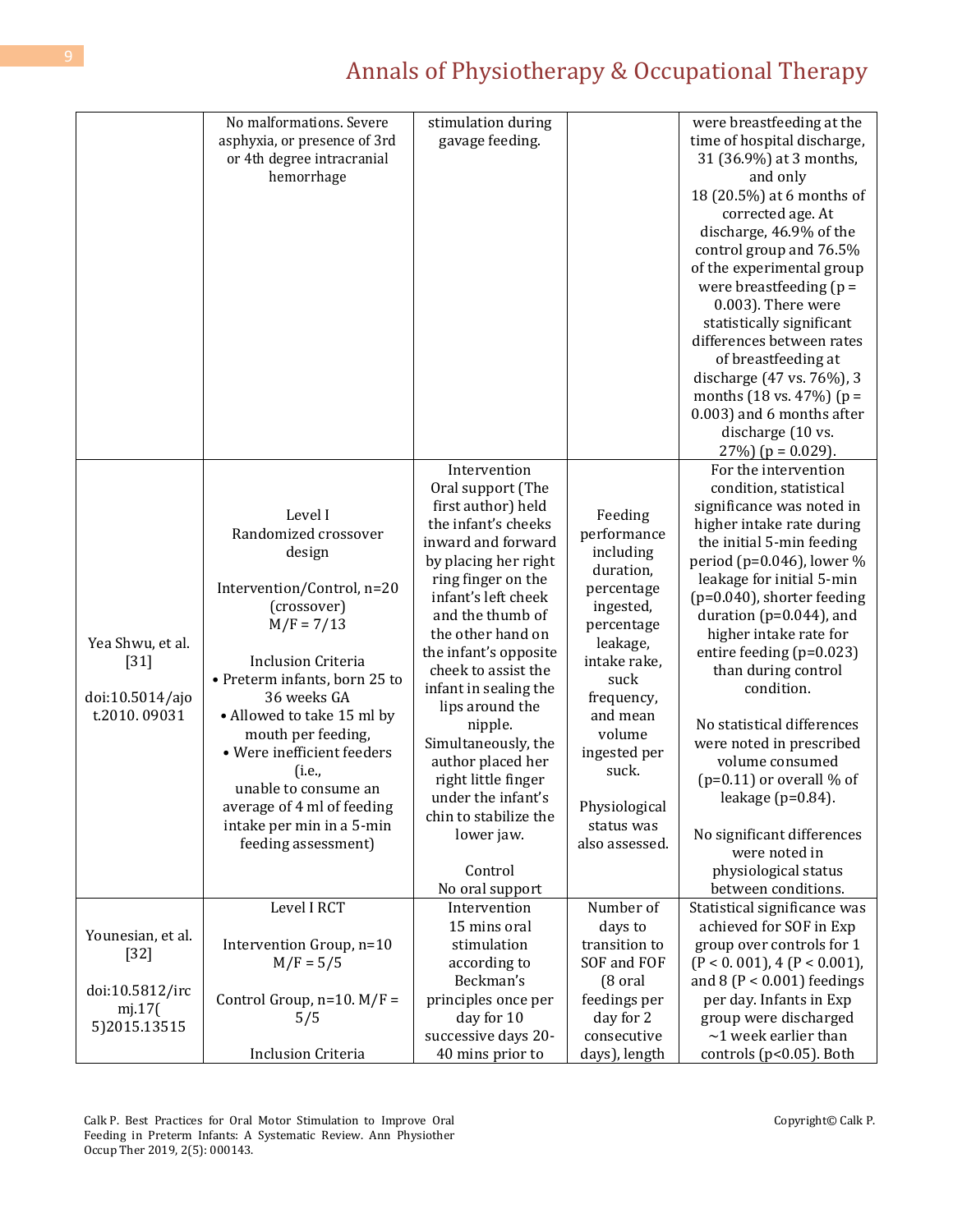|                                                                | • Preterm infants born<br>between 30 and 32 weeks'<br>GA<br>• Appropriate size for GA<br>• Fed by tube<br>· Without chronic medical<br>complications such as<br>bronchopulmonary<br>dysplasia, intraventricular<br>hemorrhage grades 3 and 4,<br>periventricular<br>leukomalacia, necrotizing<br>enterocolitis, and congenital<br>anomalies                                                                                                                                                                                                                | tube feeding.<br>Control<br>No stimulation<br>other than routine<br>nursery care.                                                                                                                                                                                                                                                                                                     | of<br>hospitalizatio<br>n, and weight<br>gain.                                                                                                                                                                        | groups showed a<br>significant gain in weight<br>$(p=0.001)$ with no<br>statistical difference<br>between the groups.                                                                                                                                                                                                                                                                                                                                                                                                                                                                                                                                                                                                                                                                                               |
|----------------------------------------------------------------|------------------------------------------------------------------------------------------------------------------------------------------------------------------------------------------------------------------------------------------------------------------------------------------------------------------------------------------------------------------------------------------------------------------------------------------------------------------------------------------------------------------------------------------------------------|---------------------------------------------------------------------------------------------------------------------------------------------------------------------------------------------------------------------------------------------------------------------------------------------------------------------------------------------------------------------------------------|-----------------------------------------------------------------------------------------------------------------------------------------------------------------------------------------------------------------------|---------------------------------------------------------------------------------------------------------------------------------------------------------------------------------------------------------------------------------------------------------------------------------------------------------------------------------------------------------------------------------------------------------------------------------------------------------------------------------------------------------------------------------------------------------------------------------------------------------------------------------------------------------------------------------------------------------------------------------------------------------------------------------------------------------------------|
| Zhang, et al. [33]<br>doi:10.1097/PC<br>C.0000<br>000000000182 | Level I RCT<br>Intervention Group 1, n=25.<br>$M/F = 11/14$<br>Intervention Group 2, n=27.<br>$M/F = 17/10$<br>Intervention Group 3, n=29.<br>$M/F = 15/14$<br>Control Group, n=27.<br>$M/F = 14/13$<br><b>Inclusion Criteria</b><br>• Preterm infants, born<br>between 29 and 34 weeks<br>GA<br>• Weight appropriate for GA<br>• Apgar scores greater than<br>or equal to 3 at 1 min. and<br>greater than or equal to 5 at<br>5 mins.<br>• Received all feedings by<br>tube<br>• No congenital anomalies or<br>developed chronic medical<br>complications | Intervention<br>Group 1: (NNS)<br>received 5 mins<br>sucking on pacifier<br>7-8 times per day.<br>Group $2: (OS)$<br>received 12 mins<br>peri and intra-oral<br>stroking protocol<br>(Fucile's program)<br>once per day.<br>Group 3: (NNS+OS)<br>received combined<br>12 min oral<br>program and 3 mins<br>NNS.<br>Control<br>Received standard<br>care only with no<br>intervention. | Transition<br>from initial<br>oral feeding<br>to FOF<br>Rate of milk<br>transfer,<br>proficiency<br>(volume<br>taken during<br>first 5 mins)<br>Total volume<br>consumed<br>Weight gain<br>Length of<br>hospital stay | <b>Transition to FOF was</b><br>significantly shorter for<br>NNS, OS, and NNS+OS than<br>controls (all p<0.001). The<br>NNS+OS group attained<br>independent oral feeding<br>at a significant lower<br>weight $(p=0.01)$ and days<br>of life ( $p=0.004$ ) than<br>controls. These differences<br>were not significant<br>between the NNS group or<br>OS group and the controls.<br>All 3 intervention groups<br>had significantly greater<br>rate of transfer than<br>controls (p<0.001). No<br>significant difference<br>among any of the 3<br>intervention groups for<br>rate of transfer. Only the<br>NNS+OS group<br>demonstrated a<br>significantly improvement<br>in proficiency over the<br>control group. No<br>significant differences<br>were noted in weight gain<br>or length of stay among<br>groups. |

**Table 1:** Evidence Table for the Systematic Review of Best Practices for Oral Motor Stimulation to Improve Oral Feeding in Preterm Infants.

### **Oral Motor Stimulation**

There were 13 articles of Level I evidence and one of Level III evidence reviewed that provide supportive data

on the use of oral motor stimulation with preterm infants. Based on the LEGEND criteria there is a high BOE and high strength of evidence for recommending the use of peri-oral stimulation approximately ten minutes prior to oral feeding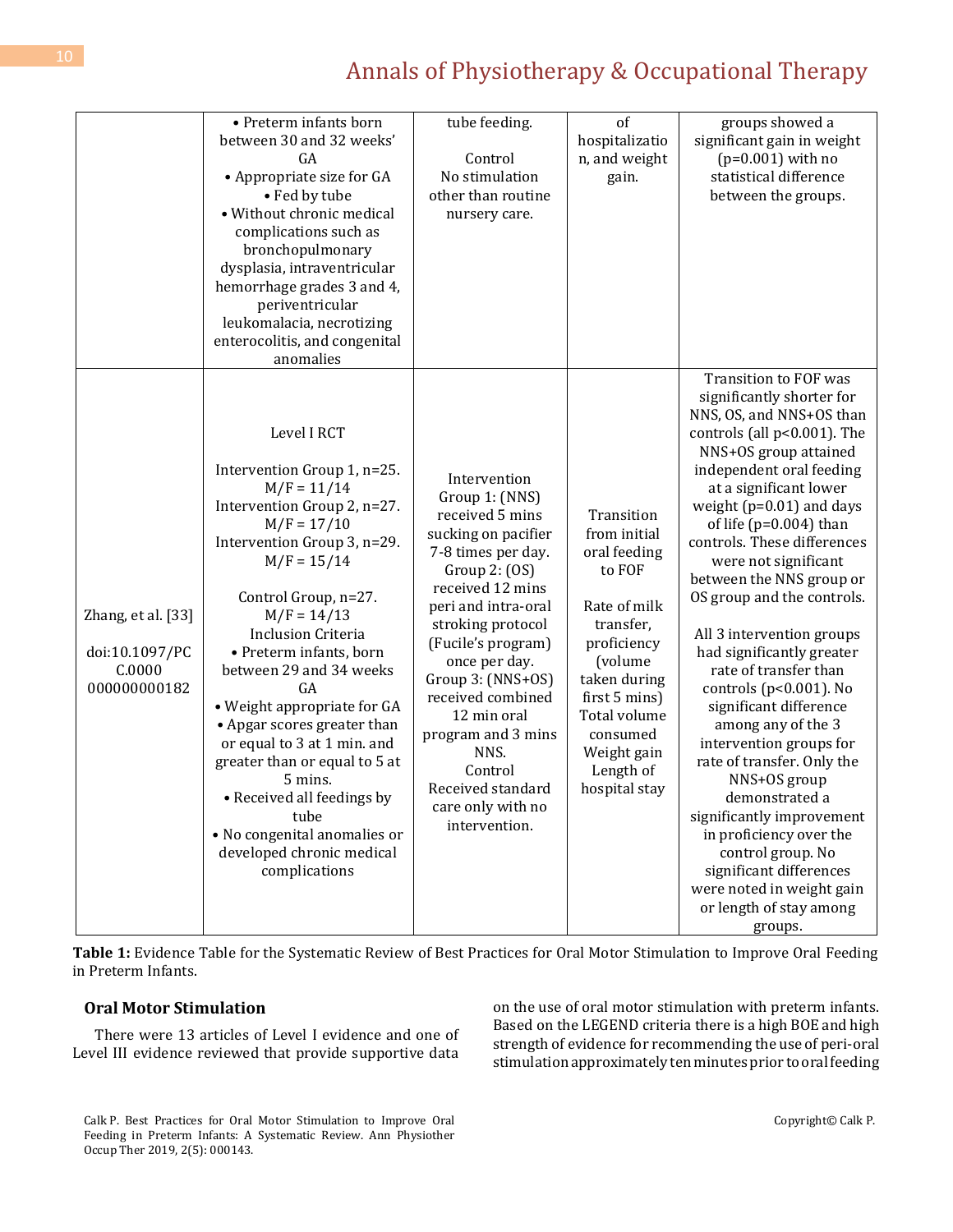of preterm infants [15]. There is also a high BOE/high strength of evidence for recommending intra-oral stimulation immediately following peri-oral stimulation prior to oral feeding of preterminfants.

Findings support that oral motor stimulation techniques, particularly those based on Beckman Oral Motor Intervention principles, can be used to promote a more organized suck-swallow-breathe coordination, improve latching, and increase suction strength and endurance, which may therefore lead to safe and successful oral feeding. The use of peri- and intra-oral pre-feeding stimulation was associated with p values showing statistically significant positive outcomes of shorter time to full oral feedings, increased volume intake, improved feeding efficiency, shorter length of hospital stays, and/or increasedweightgain [25-33, 34-36].

Before initiating oral stimulation with preterm infants in preparation for oral feeding, the infant should be physiologically stable, demonstrate hunger cues, and exhibit neurobehavioral states of being quiet and alert [10,27,29,37]. Once aforementioned stability, cues, and states are achieved, it is recommended that the infant receives peri-oral stimulation to cheeks, upper and lower lips, and the jaw followed by intra-oral stimulation to internal cheeks, gums and [4,9,10].

### **Non-Nutritive Sucking**

Twelve articles of Level I evidence provided support of the use of NNS as a pre-feeding intervention. According to LEGEND criteria, there are both a high BOE and high strength of evidence for recommending NNS as a preparatory method to promote successful feeding in preterm infants [15]. Non-nutritive sucking may increase strength, endurance, and suction and may help with organization of infants' physiological and behavioral states as well as suck-swallow-breathe coordination [4,5]. Multiple studies report that NNS using a pacifier or finger resulted in statistically significant improvement and moderate to large effect sizes in suck organization, coordination, and/or strength and endurance [3,12,10,25,28,30,33,37]. NNS combined with oral stimulation also produced large positive effect sizes on oral feeding [22,34]. One study by Pickler and Reyna [29] found no statistically significant effect of NNS on breathing characteristics or feeding efficiency. However, they did find that first NNS suck burst positively correlated with onset of first nutritional suck burst. The authors identified several limitations including small sample size and only two observationsper infant.Fucile,Gisel&Lau[26] andPimenta, et al. [30] found that preterm infants who received NNS in conjunction with oral stimulation were discharged earlier than those who did not receive NNS by a mean average of 5 days and 10.8 days respectively.

It is recommended that NNS be performed by placing a pacifier or gloved fifth finger in infant's mouth during gavage feedings and 2-3 minutes prior to feeding following intra-oral stimulation [4,10,20,26,30,37]. The finger should be placed at the midline, center of the palate, gently stroking the palate to elicit a suck [10]. If using a pacifier, a standard pacifier should be used rather than an orthodontic, flat, or bulb shaped pacifier [9].

### **Oral Support**

Consistent with LEGEND criteria, there is a high BOE and high strength of evidence for providing oral support during oral feeding. Five articles of Level I evidence supported the provision of oral support during feeding of preterm infants to safely maximize oral intake [15]. According to this review of evidence, oral support is beneficial to infants who have poor suck performance, strength, and/or endurance, but once suck performance improves with the provision of NNS, oral support is no longer necessary. Oral support decreases fluid loss, provides cheek and jaw stability, and aids in coordination of deglutition [4,24,31,33,34]. It is recommended that oral support be provided during oral feeding to provide stability and ameliorate the sucking pattern by placing the middle finger under the chin providing pressure at the mandible, the thumb and index fingers compressing the cheeks toward lips, and the fifth digit compressing the floor of the oral cavity under the chin to reinforce the swallowing [4,31,34,36].

#### **Co-Interventions**

Both the BOE and strength of evidence are high according to LEGEND criteria to recommend combining interventions in preparation for and during oral feeds of preterm infants [15]. The systematic review by Arvedson, et al. [34] and studies by Asadollahpour, et al. [22], Fucile, Gisel & Lau [26] and Zhang, et al. [33] provided level I evidence that when combined with oral support and/or NNS, oral stimulation resulted in statistically significant p values over oral stimulation alone for weight gain and transition to full oral feedings. Results from Fucile [4], Gaebler & Hanzlik [27], and Lau, Fucile & Gisel [28] reported that subjects who received touch therapies, such as stroking or massage along with oral stimulation gained significantly more weight and were discharged significantly earlier than those who received only one intervention or no intervention.

Calk P. Best Practices for Oral Motor Stimulation to Improve Oral Feeding in Preterm Infants: A Systematic Review. Ann Physiother Occup Ther 2019, 2(5): 000143.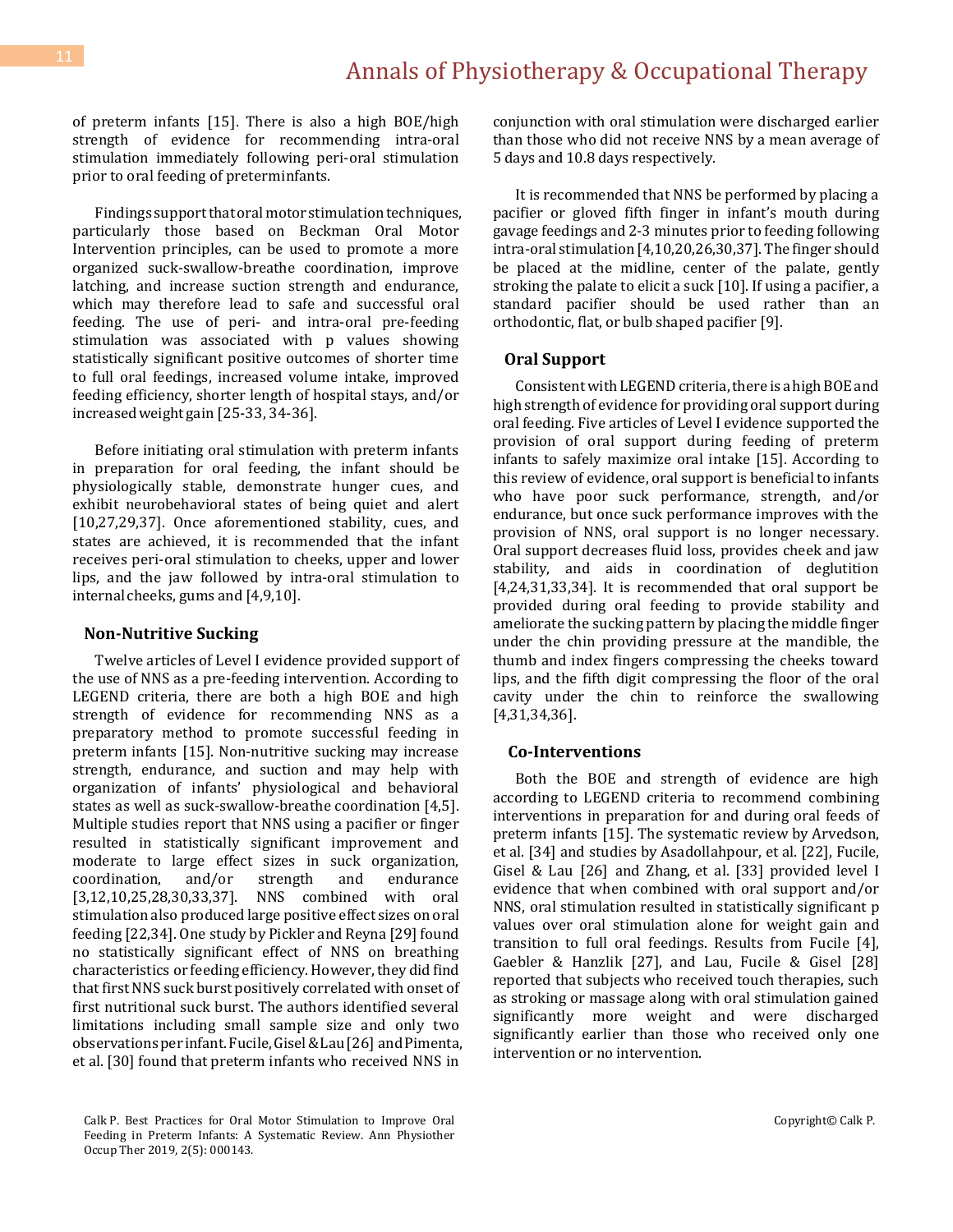The infant must be monitored for apnea, oxygen desaturation, and bradycardia during oral stimulation. Lack of suck-swallow-breathe coordination, the effort required to actively respond to stimulation, and the infant's immature body systems contribute to this risk [4,10,34]. These adverse events are uncommon during oral stimulation and did not result from oral stimulation during any of the studies examined.

#### **Applicability Issues**

There are initial costs to consider when implementing the recommended pre-feeding oral motor interventions, primarily related to personnel salaries. These include time to train the therapists and NICU nursing staff, time to provide intervention to the infants, and time for parent/caregiver training. No specialized equipment is needed to carry out these interventions. The pre-feeding oral motor methods and oral support recommendations can be incorporated into established or on-demand feeding schedules.

#### **Implications for Practice**

It should be noted that OT literature on preterm feeding is lacking in the area of preterm oral motor stimulation and feeding of preterm infants. There are minimal systematic reviews and meta-analyses on the topic. This systematic review adds to the available evidence in an effort to promote best practices. Benefits and risks related to the finding are identified below.

#### **Benefits**

Benefits of following these best practices of oral motor stimulation, NNS, and oral support include:

- improvement of suck-wallow-respiration coordination
- increased volume intake
- improvement in efficiency of feeding and decreased time required for oral feeding
- decreased time to transition to full oral feeding
- weight gain
- shorter length of hospital stay

#### **Risks**

Risks associate with these methods of oral motor stimulation, NNS, and oral support include:

Although the procedures for oral feeding, other than recommendations for oral support, are not included in this systematic review, any time oral feeding is introduced to a

person with swallowing difficulties, there is the risk of aspiration.

The infant must be monitored for apnea, oxygen desaturation, and bradycardia during oral stimulation. Lack of suck-swallow-breathe coordination, the effort required to actively respond stimulation, and the infant's immature body systems contribute to this risk. These adverse events are unlikely and did not result from oral stimulation during any of the studies examined.

The infant may experience physical discomfort during oralstimulation,althoughthisriskisminimal and unlikely.

### **Limitations**

There are a number of limitations to be considering when interpreting the findings of this systematic review. The author acknowledges that having only one person conduct this review was a limitation and could be considered a potential source of bias. Although multiple databases were thoroughly searched and results reviewed by the author, there is the chance that some studies may have been missed.

Only articles published in English were included in this review. Methodologies and outcome measures varied among the studies. Study duration, duration of interventions, and range of interventions also varied among studies. Because new studies on the topic are always being conducted, this review can only be considered current as of July 2015. Relevant articles published after this date was not examined.

### **Conclusion**

The quality of the body of evidence regarding oral motor stimulation to improve oral feeding skills is high. Evidence suggests that pre-feeding readiness is essential to promote oral feeding. The infants' physiological, oralmotor, and behavioral states must be organized for successful feeding to occur.

Strong evidence indicates that oral motor stimulation techniques can be used to promote a more organized suck-swallow-breathe coordination, improve latching, and increase suction strength and endurance, which may therefore lead to safe and successful oral feeding. The provision of appropriate oral stimulation and oral support leads to improvement of suck-swallow-breathe coordination, increased volume intake, improvement in efficiency of feeding and decreased time required to

Calk P. Best Practices for Oral Motor Stimulation to Improve Oral Feeding in Preterm Infants: A Systematic Review. Ann Physiother Occup Ther 2019, 2(5): 000143.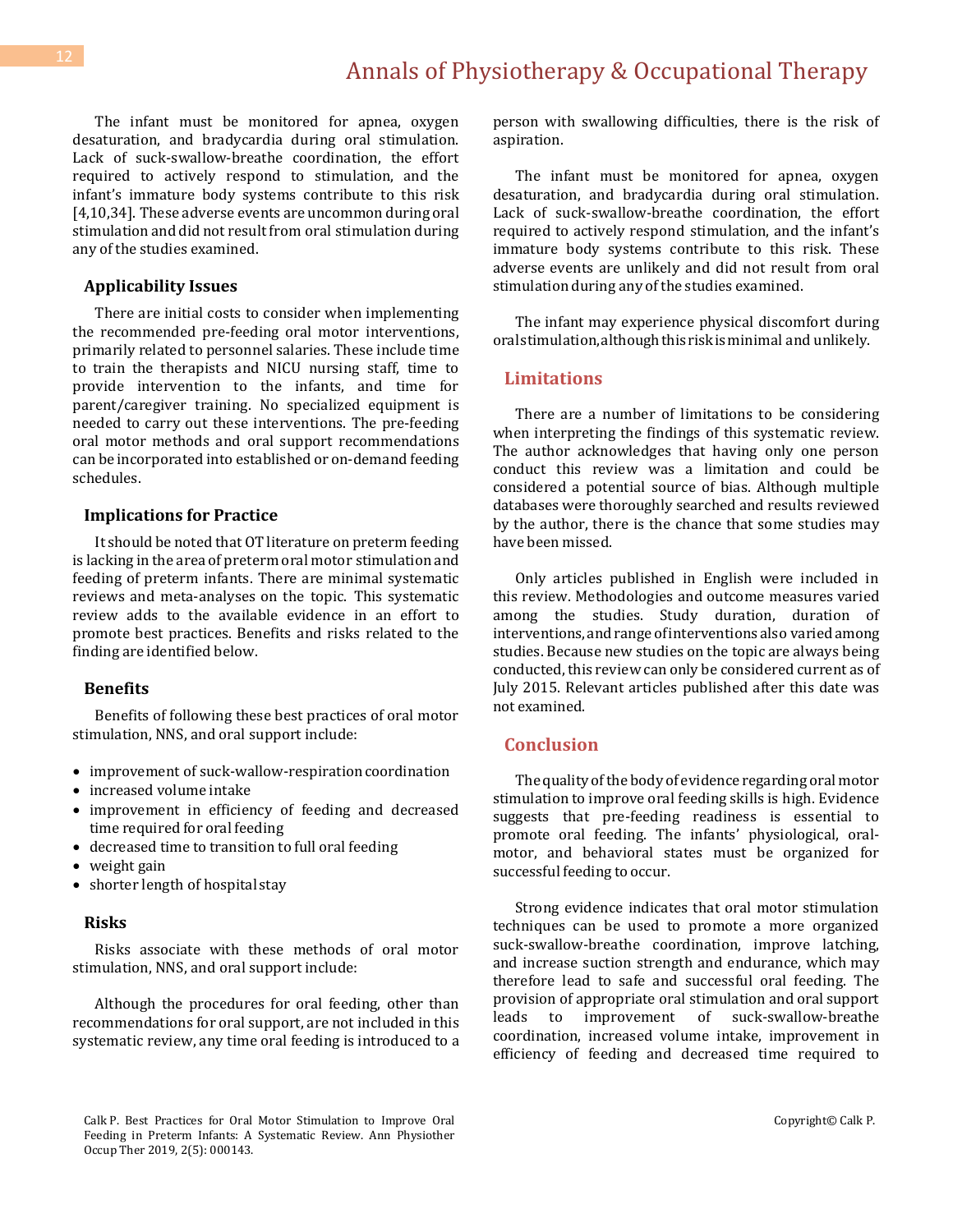complete oral feeding, decreased time to transition to full oral feeding, weight gain, and shorter length of hospital stays. The culmination of these achievements and benefits leading to more successful feeders and earlier hospital discharge results in decreased medical costs to insurance companies and families.

Use of client-centered, evidence-based practice is important in the decision making process for interventions with high-risk infants. The results of this systematic review can assist occupational therapists and other professionals in the NICU in providing the most effective interventions for preterm infants to improve oral feeding outcomes.

**Conflicts of Interest Statement:** The author declare that she has no significant competing financial, professional, or personal interests that might have influenced the performance or presentation of the work described in this manuscript.

**Acknowledgement:** The author would like to acknowledge the James M. Anderson Center for Health Systems Excellence for allowing the use of their Let Evidence Guide EveryNewDecision Evidence (LEGEND) evaluation tools and resources to help guide evidence-based decision making.

### **References**

- 1. Murphy SL, Mathews TJ, Martin JA, Minkovitz [CS, Strobino](https://pediatrics.aappublications.org/content/139/6/e20163239) DM, et al. (2017) Annual summary of [vital statistics:](https://pediatrics.aappublications.org/content/139/6/e20163239) [2013-2014.](https://pediatrics.aappublications.org/content/139/6/e20163239) Pediatrics 139(6): 1-12.
- 2. Blackburn ST (2007) Maternal, fetal, & neonatal physiology: A clinical perspective. 3rd (Edn.), St. Louis, MO, Elsevier Science Saunders.
- 3. [Arvedson J, Clark H, Lazarus C, Schooling T, Frymark](https://pubs.asha.org/doi/10.1044/1058-0360(2010/09-0067))  [T, et al. \(2010\) Evidence-based systematic review:](https://pubs.asha.org/doi/10.1044/1058-0360(2010/09-0067))  [Effects of oral motor interventions on feeding and](https://pubs.asha.org/doi/10.1044/1058-0360(2010/09-0067))  [swallowing in preterm infants. American Journal of](https://pubs.asha.org/doi/10.1044/1058-0360(2010/09-0067))  [Speech-Language Pathology 19\(4\): 321-340.](https://pubs.asha.org/doi/10.1044/1058-0360(2010/09-0067))
- 4. Fucile S (2008) Pre-feeding [sensorimotor](https://pdfs.semanticscholar.org/90d4/576e2bbc27adc4ab8f90c825ddb89f12de12.pdf) stimulation as an early [intervention](https://pdfs.semanticscholar.org/90d4/576e2bbc27adc4ab8f90c825ddb89f12de12.pdf) strategy to enhance oral feeding skills in preterm infants. McGill University, [Canada, pp:](https://pdfs.semanticscholar.org/90d4/576e2bbc27adc4ab8f90c825ddb89f12de12.pdf)  [1-281.](https://pdfs.semanticscholar.org/90d4/576e2bbc27adc4ab8f90c825ddb89f12de12.pdf)
- 5. [Pickler R \(2005\) A model of feeding readiness for](https://www.ncbi.nlm.nih.gov/pmc/articles/PMC1317102/)  [preterm infants. Neonatal Intensive Care 17\(4\): 31-](https://www.ncbi.nlm.nih.gov/pmc/articles/PMC1317102/) [36.](https://www.ncbi.nlm.nih.gov/pmc/articles/PMC1317102/)
- 6. Liu YL, Chen YL, Cheng [I, Lin MI, Jow GM, et al. \(2013\)](https://www.ncbi.nlm.nih.gov/pubmed/23473529)  [Early oral-motor management on feeding performance](https://www.ncbi.nlm.nih.gov/pubmed/23473529)  [in premature neonates. J Formos Med Assoc 112 \(3\):](https://www.ncbi.nlm.nih.gov/pubmed/23473529)  [161-164.](https://www.ncbi.nlm.nih.gov/pubmed/23473529)
- 7. Korth K, Rendell L (2015) Feeding intervention. In: Case-Smith J, OBrien JC, (Eds.), Occupational therapy for children, St Louis, MO, Mosby Elsevier, pp: 389-415.
- 8. Shaker CS (2012) Feed me only when I'm cueing: Moving away from a volume-driven culture in the NICU 25(3): 27-32.
- 9. Beckman DA (2008) Oral Motor Assessment and Intervention. Winter Park, Beckman FL, Associates, Inc.
- 10. Lessen BS (2008) Effect of oral stimulation on feeding progression in preterm infants. Doctoral dissertation, University of Illinois at Chicago. Chicago.
- 11. [Neonatal Intensive Care Unit. Stanford Health Care.](https://www.stanfordchildrens.org/en/topic/default?id=the-neonatal-intensive-care-unit-nicu-90-P02389)
- 12. Lessen BS (2011) Effect of the [premature](https://europepmc.org/abstract/med/21730902) infant oral motor [intervention](https://europepmc.org/abstract/med/21730902) on feeding progression and length [of stay in preterm infants. Advances in Neonatal Care](https://europepmc.org/abstract/med/21730902)  [11\(2\): 129-139.](https://europepmc.org/abstract/med/21730902)
- 13. [American Occupational Therapy Association \(2017\)](https://www.aota.org/Publications-News/AmericanJournalOfOccupationalTherapy.aspx)  [Guidelines for systematic reviews.](https://www.aota.org/Publications-News/AmericanJournalOfOccupationalTherapy.aspx)
- 14. Sackett DL, [Rosenberg](https://www.ncbi.nlm.nih.gov/pubmed/8555924) WM, Muir Gray JA, Haynes RB, Richardson WS, et al. (1996) [Evidence-based medicine:](https://www.ncbi.nlm.nih.gov/pubmed/8555924)  What it is and [what it isn't. BMJ 312\(7023\): 71](https://www.ncbi.nlm.nih.gov/pubmed/8555924)-72.
- 15. Cincinnati [Children's](https://www.cincinnatichildrens.org/service/j/anderson-center/evidence-based-%20care/legend) Hospital Medical Center (2017d) LEGEND (Let Evidence Guide Every New [Decision\)](https://www.cincinnatichildrens.org/service/j/anderson-center/evidence-based-%20care/legend)  Evidence Evaluation System. [Evidence-Based](https://www.cincinnatichildrens.org/service/j/anderson-center/evidence-based-%20care/legend) Decision Making Team, Cincinnati Children's [Hospital Medical](https://www.cincinnatichildrens.org/service/j/anderson-center/evidence-based-%20care/legend)  [Center. CCHMC.](https://www.cincinnatichildrens.org/service/j/anderson-center/evidence-based-%20care/legend)
- 16. [Cincinnati Children's Hospital Medical Center \(2017a\)](https://www.cincinnatichildrens.org/service/j/anderson-center/evidence-based-care)  [Evidence-based decision making. James M Anderson](https://www.cincinnatichildrens.org/service/j/anderson-center/evidence-based-care)  [Center for Health Systems Excellence. CCHMC.](https://www.cincinnatichildrens.org/service/j/anderson-center/evidence-based-care)
- 17. Cincinnati [Children's](https://www.cincinnatichildrens.org/service/j/anderson-%20center/evidence-based-care/legend) Hospital Medical Center (2010) Evidence appraisal forms. James M [Anderson](https://www.cincinnatichildrens.org/service/j/anderson-%20center/evidence-based-care/legend) Center for [Health Systems Excellence. CCHMC.](https://www.cincinnatichildrens.org/service/j/anderson-%20center/evidence-based-care/legend)
- 18. Cincinnati [Children's](https://www.cincinnatichildrens.org/service/j/anderson-%20center/evidence-based-care/legend) Hospital Medical Center (2017b) Grading a body of evidence. James M Anderson [Center for](https://www.cincinnatichildrens.org/service/j/anderson-%20center/evidence-based-care/legend)  [Health Systems Excellence. CCHMC.](https://www.cincinnatichildrens.org/service/j/anderson-%20center/evidence-based-care/legend)
- 19. [Cincinnati Children's Hospital Medical Center \(2017c\)](https://www.cincinnatichildrens.org/service/j/anderson-%20center/evidence-based-care/legend)  [Judging the strength of a recommendation. James M](https://www.cincinnatichildrens.org/service/j/anderson-%20center/evidence-based-care/legend)